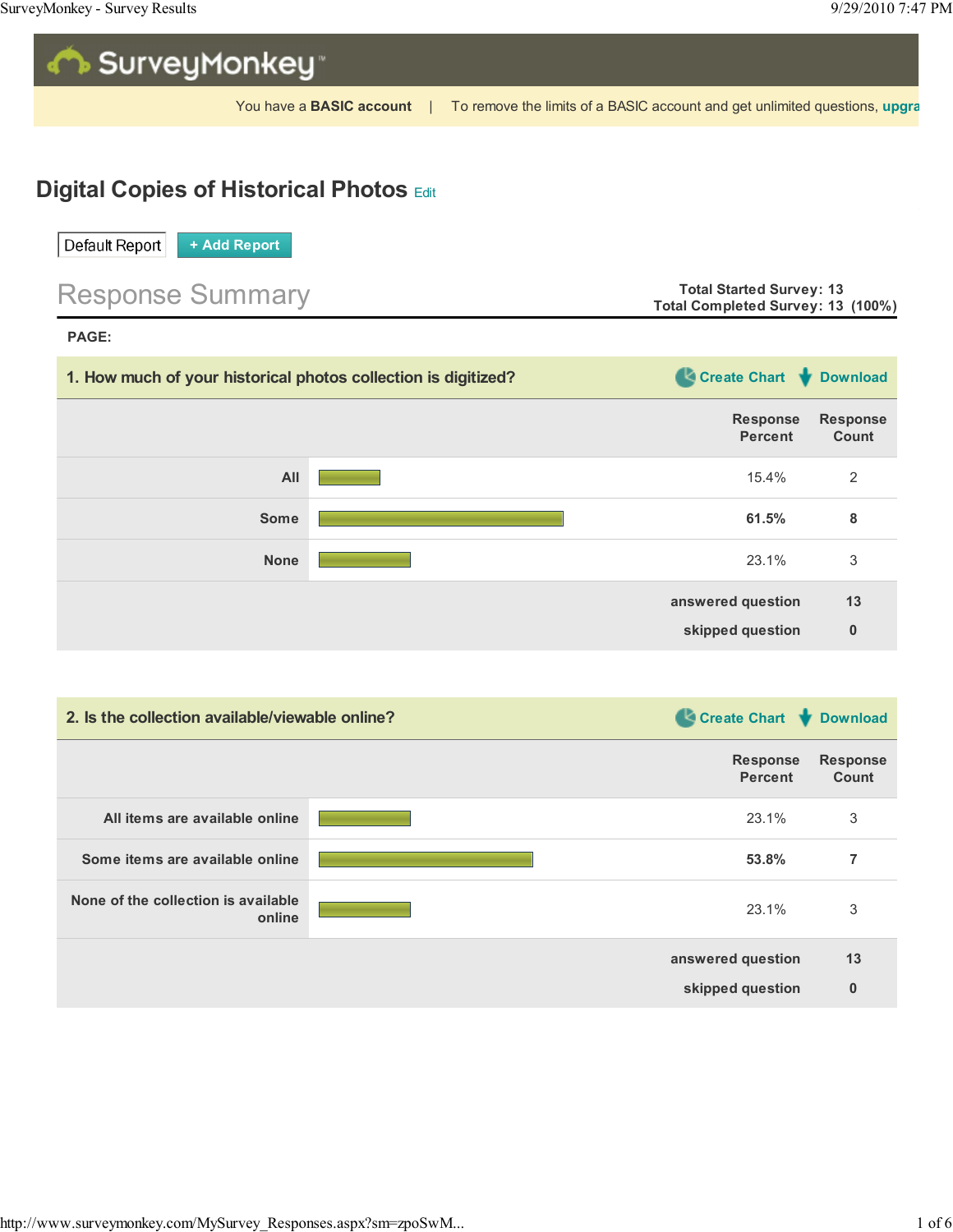| 3. What tools are you using to make your collection available/viewable online? |                                                                                                                                                                                                                                                                                                       | <b>Download</b>            |                          |
|--------------------------------------------------------------------------------|-------------------------------------------------------------------------------------------------------------------------------------------------------------------------------------------------------------------------------------------------------------------------------------------------------|----------------------------|--------------------------|
|                                                                                |                                                                                                                                                                                                                                                                                                       |                            | <b>Response</b><br>Count |
|                                                                                |                                                                                                                                                                                                                                                                                                       | <b>E</b> Hide replies      | 11                       |
|                                                                                |                                                                                                                                                                                                                                                                                                       |                            | Find                     |
| 1.                                                                             | We have a Local History Digital Archive.                                                                                                                                                                                                                                                              | Thu, Sep 16, 2010 11:43 AM |                          |
| 2.                                                                             | Our library's OPAC, Polaris                                                                                                                                                                                                                                                                           | Wed, Sep 15, 2010 5:47 PM  | Find                     |
| 3 <sub>1</sub>                                                                 | n/a                                                                                                                                                                                                                                                                                                   | Wed, Sep 15, 2010 4:15 PM  | Find                     |
| 4.                                                                             | <b>Content DM</b>                                                                                                                                                                                                                                                                                     | Wed, Sep 15, 2010 11:17 AM | Find                     |
| 5.                                                                             | ContentDM                                                                                                                                                                                                                                                                                             | Wed, Sep 15, 2010 11:10 AM | Find                     |
| 6.                                                                             | CONTENTdm                                                                                                                                                                                                                                                                                             | Tue, Sep 14, 2010 9:30 PM  | Find                     |
| 7.                                                                             | html to create webpage                                                                                                                                                                                                                                                                                | Tue, Sep 14, 2010 6:54 PM  | Find                     |
| 8.                                                                             | Illinois State Digital Archive is hosting some, other online locations: Facebook,<br>Flickr                                                                                                                                                                                                           | Tue, Sep 14, 2010 2:17 PM  | Find                     |
| 9.                                                                             | Mostly through websites created specifically for such things:<br>http://www.digitalamherst.org/ (using Omeka; http://www.digitalamherst.org/about<br>scroll down for CMS & guideline information)<br>http://dlib.cwmars.org/ (http://dlib.cwmars.org/cdm4/about.php: standards & usage<br>statistics) | Tue, Sep 14, 2010 5:20 AM  | Find                     |
|                                                                                | Digital Amherst also links to a Flickr group for current images of the town.                                                                                                                                                                                                                          |                            |                          |
| 10.                                                                            | We've just purchased a specialist digital image management database, previously<br>just viewable as images on our website.                                                                                                                                                                            | Tue, Sep 14, 2010 4:14 AM  | Find                     |
|                                                                                | 11. flickr, library website                                                                                                                                                                                                                                                                           | Fri, Sep 10, 2010 8:33 AM  | Find                     |
|                                                                                |                                                                                                                                                                                                                                                                                                       | 25 responses per page      |                          |
|                                                                                |                                                                                                                                                                                                                                                                                                       | answered question          | 11                       |
|                                                                                |                                                                                                                                                                                                                                                                                                       | skipped question           | $\overline{2}$           |

| 4. If the public wants a physical copy of an image in your collection, will you | answered equastion Down2oad |  |
|---------------------------------------------------------------------------------|-----------------------------|--|
| provide that to them?                                                           | skipped question            |  |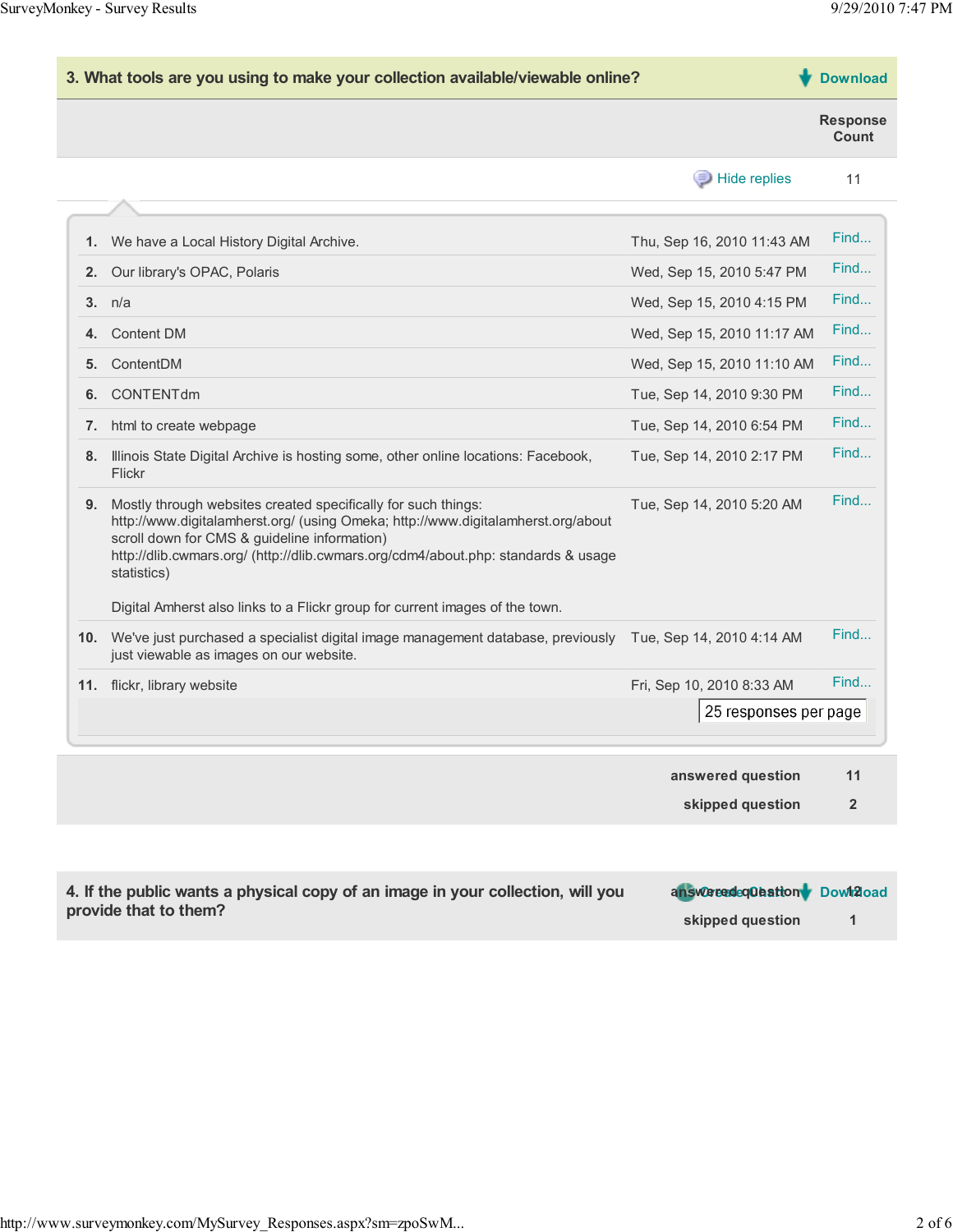

|    | 1. These are copied at the local photography shop and are available at cost.                                                                                               | Thu, Sep 16, 2010 11:43 AM | Find |
|----|----------------------------------------------------------------------------------------------------------------------------------------------------------------------------|----------------------------|------|
| 2. | Depends on the size of the print. We start at \$24.00 for a 5x7" and go up from there. Wed, Sep 15, 2010 5:47 PM<br>The charge is set by our vendor who does the printing. |                            | Find |
| 3. | 10 cents for xerox, 15 cents for computer printing                                                                                                                         | Wed, Sep 15, 2010 5:42 PM  | Find |
|    | 4. 5.00                                                                                                                                                                    | Wed, Sep 15, 2010 4:15 PM  | Find |
| 5. | We allow them to make simple photocopies, at a charge of 10 cents per page.                                                                                                | Wed, Sep 15, 2010 11:17 AM | Find |
| 6. | low cost                                                                                                                                                                   | Tue, Sep 14, 2010 6:54 PM  | Find |
| 7. | \$0.10/page black & white, \$0.25/page color<br>Some free copies may be available on a case by case basis.                                                                 | Tue, Sep 14, 2010 2:17 PM  | Find |
| 8. | £13-£22 depending on size and whether b&w or colour (plus VAT and p&p)                                                                                                     | Tue, Sep 14, 2010 4:14 AM  | Find |
| 9. | Since most of what we have is online, people can print it for free - if they're in the<br>library, it costs \$0.15 to print in B&W and \$0.25 for color                    | Fri, Sep 10, 2010 8:33 AM  | Find |
|    |                                                                                                                                                                            |                            |      |

| answered question | 12 |
|-------------------|----|
| skipped question  |    |

| 5. If the public wants a higher-resolution digital copy of an image, will you<br>provide that for them? | Create Chart Cownload             |                          |
|---------------------------------------------------------------------------------------------------------|-----------------------------------|--------------------------|
|                                                                                                         | <b>Response</b><br><b>Percent</b> | <b>Response</b><br>Count |
|                                                                                                         | answered question                 | 13                       |
|                                                                                                         | skipped question                  | 0                        |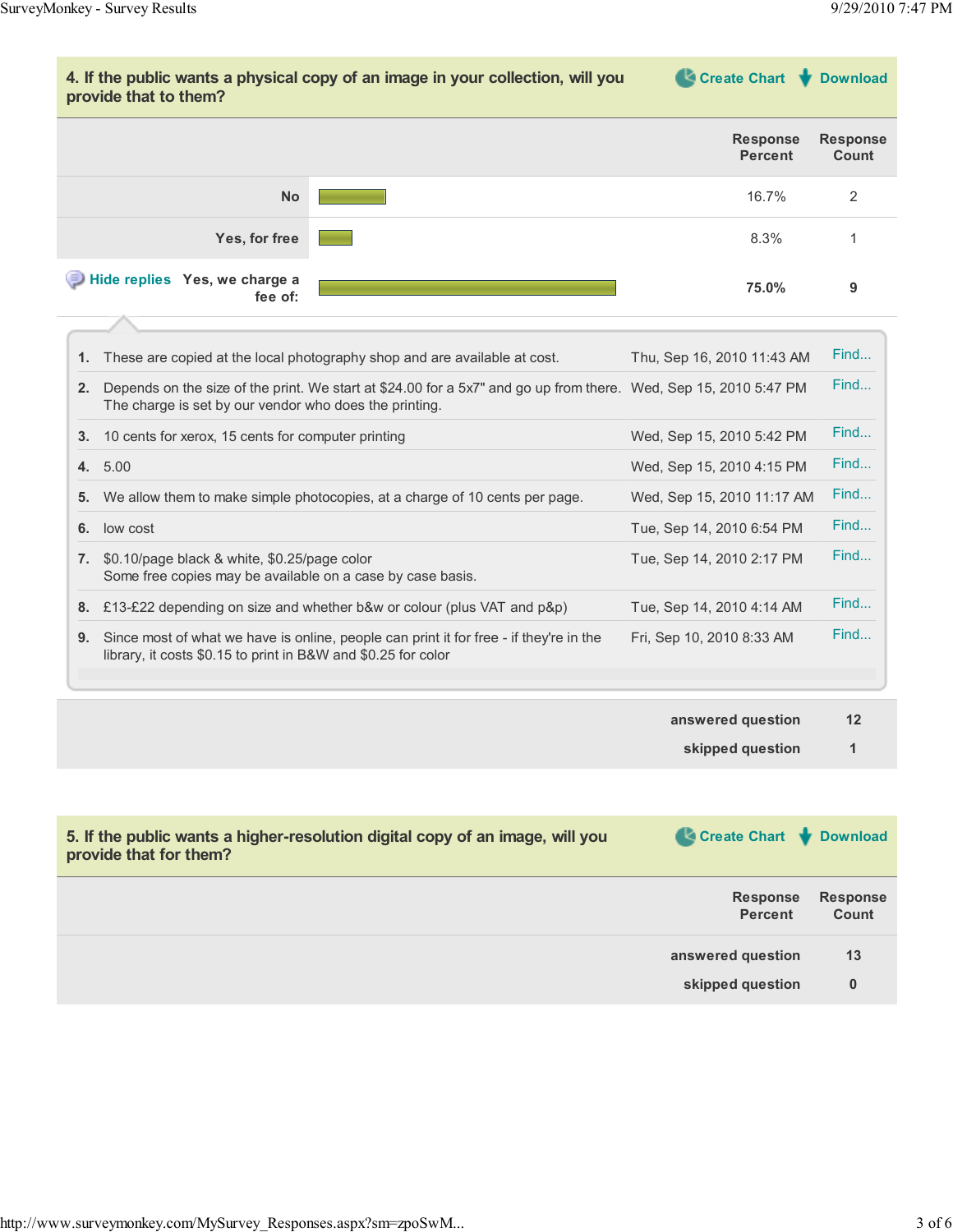| provide that for them?                   | 5. If the public wants a higher-resolution digital copy of an image, will you    | Create Chart Cownload             |                          |
|------------------------------------------|----------------------------------------------------------------------------------|-----------------------------------|--------------------------|
| <b>No</b>                                |                                                                                  | 46.2%                             | 6                        |
| Yes, for free                            |                                                                                  | 30.8%                             | 4                        |
| Hide replies Yes, we charge a<br>fee of: |                                                                                  | 23.1%                             | 3                        |
| 1.                                       | \$24.00 per scan. Rush charges, delivery charges, broadcast fees may also apply. | Wed, Sep 15, 2010 5:47 PM         | Find                     |
| maybe \$10<br>2.                         |                                                                                  | Tue, Sep 14, 2010 6:54 PM         | Find                     |
| £13 (plus VAT and p&p)<br>3 <sub>1</sub> |                                                                                  | Tue, Sep 14, 2010 4:14 AM         | Find                     |
|                                          |                                                                                  | answered question                 | 13                       |
|                                          |                                                                                  | skipped question                  | $\bf{0}$                 |
|                                          |                                                                                  |                                   |                          |
|                                          | 6. Do you have a limit to the number of digital copies a person can request?     | Create Chart Download             |                          |
|                                          |                                                                                  | <b>Response</b><br><b>Percent</b> | <b>Response</b><br>Count |
| No, we do not have a limit               |                                                                                  | 100.0%                            | 12                       |

| ॱ▌∠ | <b>TUU.U70</b>    | NO, we do not have a limit |
|-----|-------------------|----------------------------|
|     | $0.0\%$           | Yes, our limit is:         |
| 12  | answered question |                            |
|     | skipped question  |                            |
|     |                   |                            |

| 7. Do you have any mark (e.g. a watermark) on the image that marks it as being<br>part of your collection? | Create Chart Download                 |                          |
|------------------------------------------------------------------------------------------------------------|---------------------------------------|--------------------------|
|                                                                                                            | <b>Response</b><br><b>Percent</b>     | <b>Response</b><br>Count |
|                                                                                                            | answered question<br>skipped question | $12 \,$<br>1             |
|                                                                                                            |                                       |                          |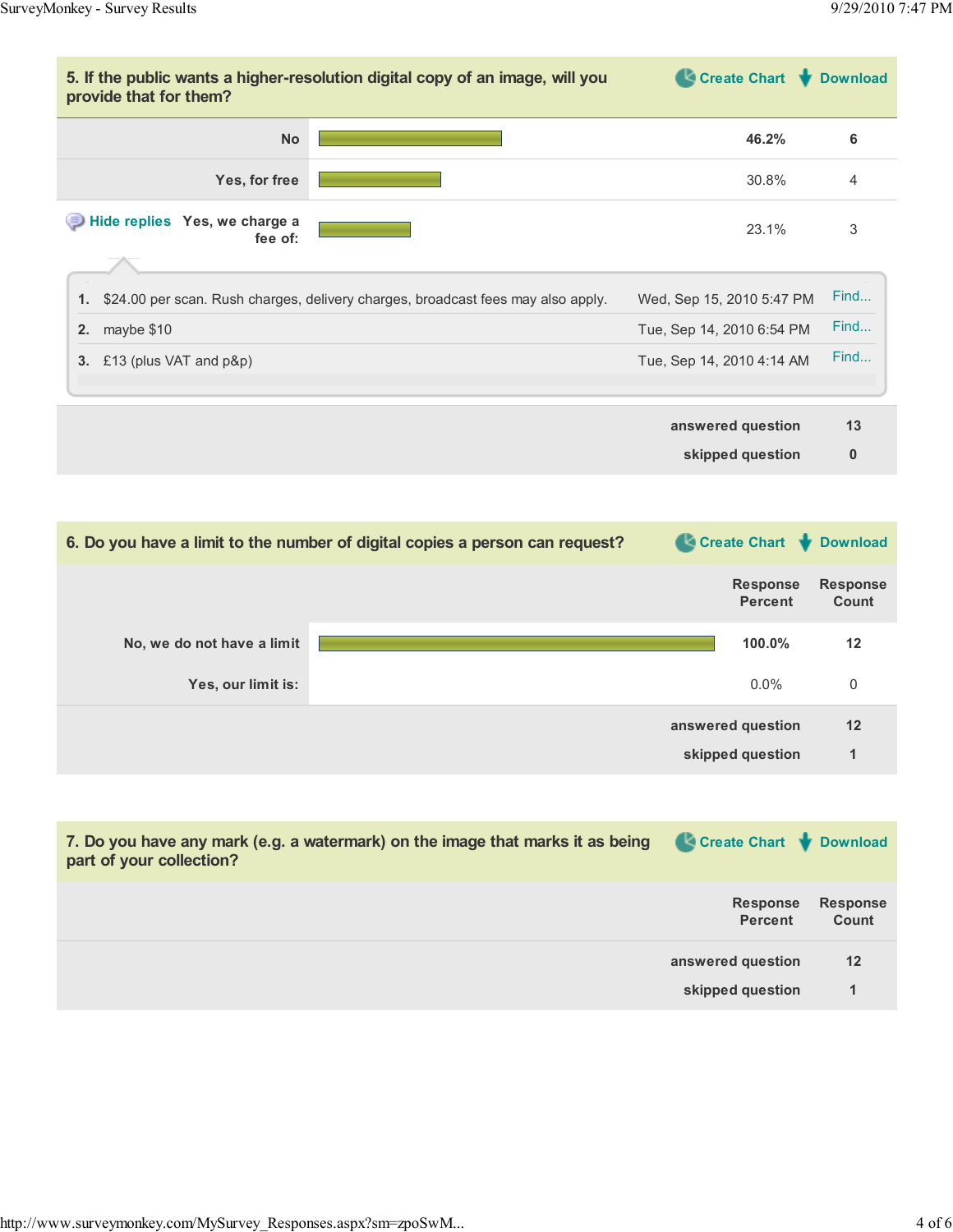| Create Chart<br>7. Do you have any mark (e.g. a watermark) on the image that marks it as being<br><b>Download</b><br>part of your collection?                        |                            |      |
|----------------------------------------------------------------------------------------------------------------------------------------------------------------------|----------------------------|------|
| <b>No</b>                                                                                                                                                            | 66.7%                      | 8    |
| <b>Hide replies</b><br>Yes, explain:                                                                                                                                 | 33.3%                      | 4    |
| On images that will be on the web, we have a watermark we require be visible.<br>1.<br>Prints have a stamp with identifying information on the back.                 | Wed, Sep 15, 2010 5:47 PM  | Find |
| It's not a watermark, but a note on the bottom of the photograph that identifies it as<br>2.<br>being part of our collection. A watermark masked the image too much. | Wed, Sep 15, 2010 11:17 AM | Find |
| We have a watermark of the college's name that appears in the border of each<br>3.<br>photo.                                                                         | Wed, Sep 15, 2010 11:10 AM | Find |
| Banner at the bottom of the image indicating ownership, only for the images we<br>4.<br>don't have the rights to.                                                    | Tue, Sep 14, 2010 9:30 PM  | Find |
|                                                                                                                                                                      | answered question          | 12   |
|                                                                                                                                                                      | skipped question           |      |

| 8. Other comments/insights about housing/managing a digital collection and making it accessible?<br><b>Download</b>                                                                                                                                                                                                                                                                                                                                                                                                                                                           |                            |                                 |
|-------------------------------------------------------------------------------------------------------------------------------------------------------------------------------------------------------------------------------------------------------------------------------------------------------------------------------------------------------------------------------------------------------------------------------------------------------------------------------------------------------------------------------------------------------------------------------|----------------------------|---------------------------------|
|                                                                                                                                                                                                                                                                                                                                                                                                                                                                                                                                                                               |                            | <b>Response</b><br><b>Count</b> |
|                                                                                                                                                                                                                                                                                                                                                                                                                                                                                                                                                                               | Hide replies               | 6                               |
| We have both a Reproduction Agreement and an Item Inclusion Agreement that<br>1.<br>spells things out for those who want to borrow and those who contribute to our<br>collection. I also strongly recommend each library controlling their own collection<br>whether through purchased software or through an online account such as flickr. In<br>our state the Systems are going under and one system that sponsored a digital<br>archive was forced to move their collection to the state's archive. The individual<br>libraries now have even less control than they did. | Thu, Sep 16, 2010 11:43 AM | Find                            |
| Decide on changes to your digitizing procedure early on in the process, otherwise<br>2.<br>you run the risk of duplicating work (this happened to us). Also, Content DM is a<br>great tool because every word in the description and tag is searchable.                                                                                                                                                                                                                                                                                                                       | Wed, Sep 15, 2010 11:17 AM | Find                            |
|                                                                                                                                                                                                                                                                                                                                                                                                                                                                                                                                                                               | answered question          | 6                               |
|                                                                                                                                                                                                                                                                                                                                                                                                                                                                                                                                                                               | skipped question           | 7                               |